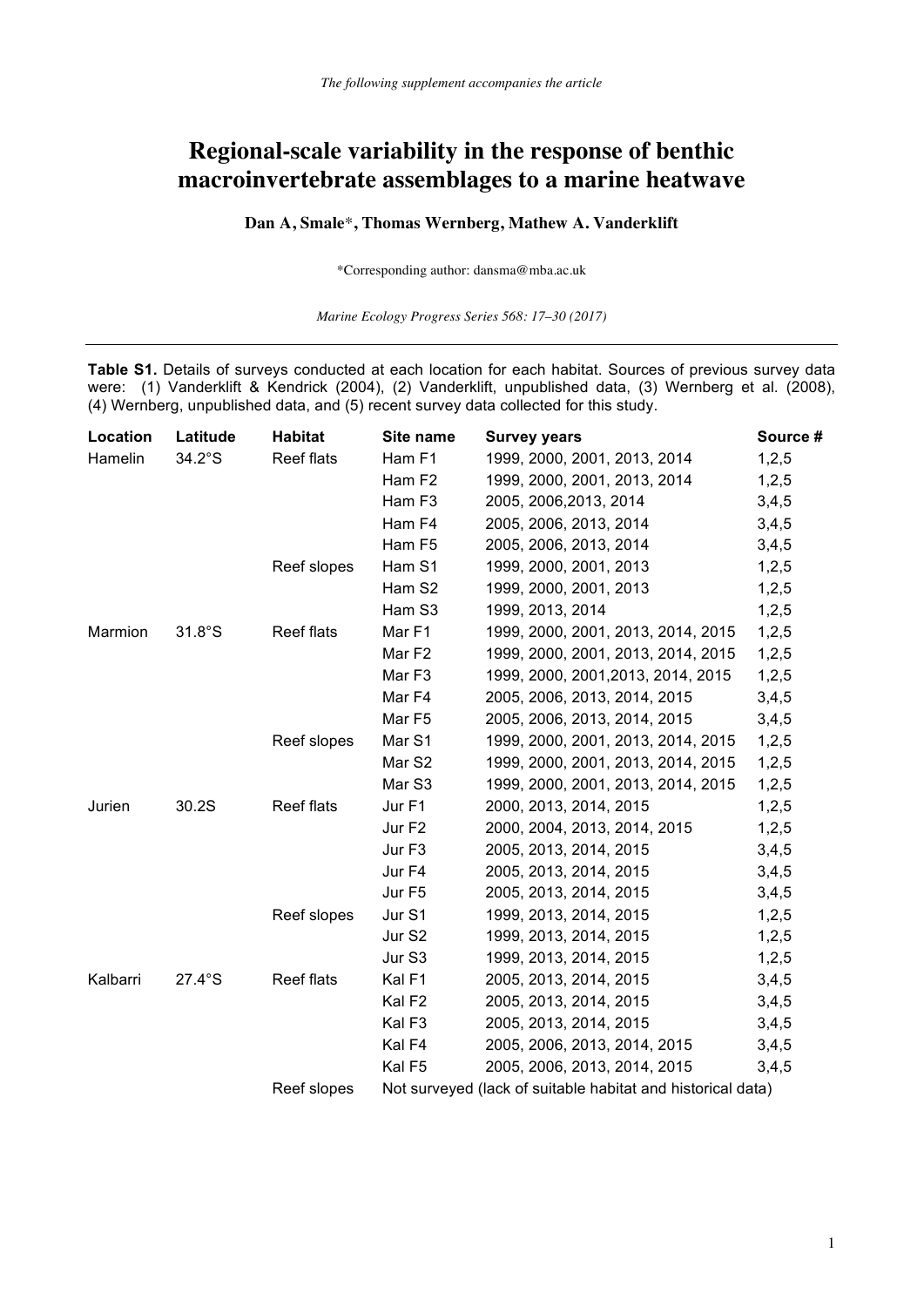**Table S2**. Results of PERMANOVA to test for differences in invertebrate assemblage structure before and after the heatwave event ('HW', fixed factor) and between locations ('Lo', fixed factor). Permutations were based on a Bray-Curtis similarity matrix constructed from square-root transformed abundance data (4999 permutations under a reduced model). Significant factors (at P<0.05) are indicated with an asterisk (\*). Separate analyses were conducted for the two reef habitats: (a) reef flats and (b) reef slopes.

## **(a) Reef flats**

| Source     | df  | SS.      | МS     | E      | P        |
|------------|-----|----------|--------|--------|----------|
| <b>HW</b>  | 1   | 4765     | 4765   | 4.493  | $0.001*$ |
| Lo.        |     | 3 41171  | 13744  | 12.940 | $0.001*$ |
| LoxHW      |     | 3 12790  | 4263.3 | 4.020  | $0.001*$ |
| <b>Res</b> |     | 86 91206 | 1060.5 |        |          |
| Total      | 93. | 161810   |        |        |          |

#### **(a) Reef slopes**

| Source       | df | SS.      | МS   | F     | P        |
|--------------|----|----------|------|-------|----------|
| <b>HW</b>    |    | 7645     | 7645 | 7.904 | $0.001*$ |
| Lo           | 2. | 7856     | 3928 | 4.061 | $0.001*$ |
| <b>HWxLo</b> |    | 2 5760   | 2880 | 2.977 | $0.001*$ |
| <b>Res</b>   |    | 37 35789 | 967  |       |          |
| Total        |    | 42 61017 |      |       |          |

**Table S3.** Invertebrate assemblages on reef flats. Results of PERMANOVA to test for overall differences in assemblage structure between years, and specifically between pre-HW and post-HW assemblage structure using *a priori* planned contrast. The planned contrast (C1) examined differences between pre-MHW surveys (i.e. all surveys before 2011) and post-MHW surveys (i.e. all surveys after 2011). Permutations were based on a Bray-Curtis similarity matrix constructed from square-root transformed abundance data (4999 unrestricted permutations). Significant factors (at P<0.05) are indicated with an asterisk (\*).

#### **(a) Hamelin**

| Source<br>Year<br>(C1)<br><b>Res</b><br>Total | df<br>6<br>$\mathbf{1}$<br>15<br>21              | SS<br>21596<br>5053<br>28044<br>49641 | MSI<br>3599<br>5054<br>1869 | F<br>1.925<br>2.266  | P<br>0.053<br>0.098       |
|-----------------------------------------------|--------------------------------------------------|---------------------------------------|-----------------------------|----------------------|---------------------------|
| (b) Marmion                                   |                                                  |                                       |                             |                      |                           |
| Source<br>Year<br>(C1)<br>Res<br>Total        | df<br>$\overline{7}$<br>$\mathbf{1}$<br>20<br>27 | SS<br>8723<br>894<br>27092<br>35816   | MS<br>1246<br>894<br>1354   | F<br>0.919<br>0.662  | P<br>0.588<br>0.606       |
| (c) Jurien                                    |                                                  |                                       |                             |                      |                           |
| Source df SS<br>Year<br>(C1)<br>Res<br>Total  | 16<br>21                                         | 5 8276<br>1 5141<br>22533<br>30810    | MS<br>1655<br>5141<br>1408  | F<br>1.175<br>4.006  | P<br>0.295<br>$0.003*$    |
| (d) Kalbarri                                  |                                                  |                                       |                             |                      |                           |
| Source<br>Year<br>(C1)<br>Res<br>Total        | df<br>4<br>$\mathbf{1}$<br>17 <sup>1</sup><br>21 | SS<br>8557<br>7757<br>4306<br>12864   | MS<br>2139<br>7757<br>253   | F<br>8.445<br>30.382 | P<br>$0.002*$<br>$0.001*$ |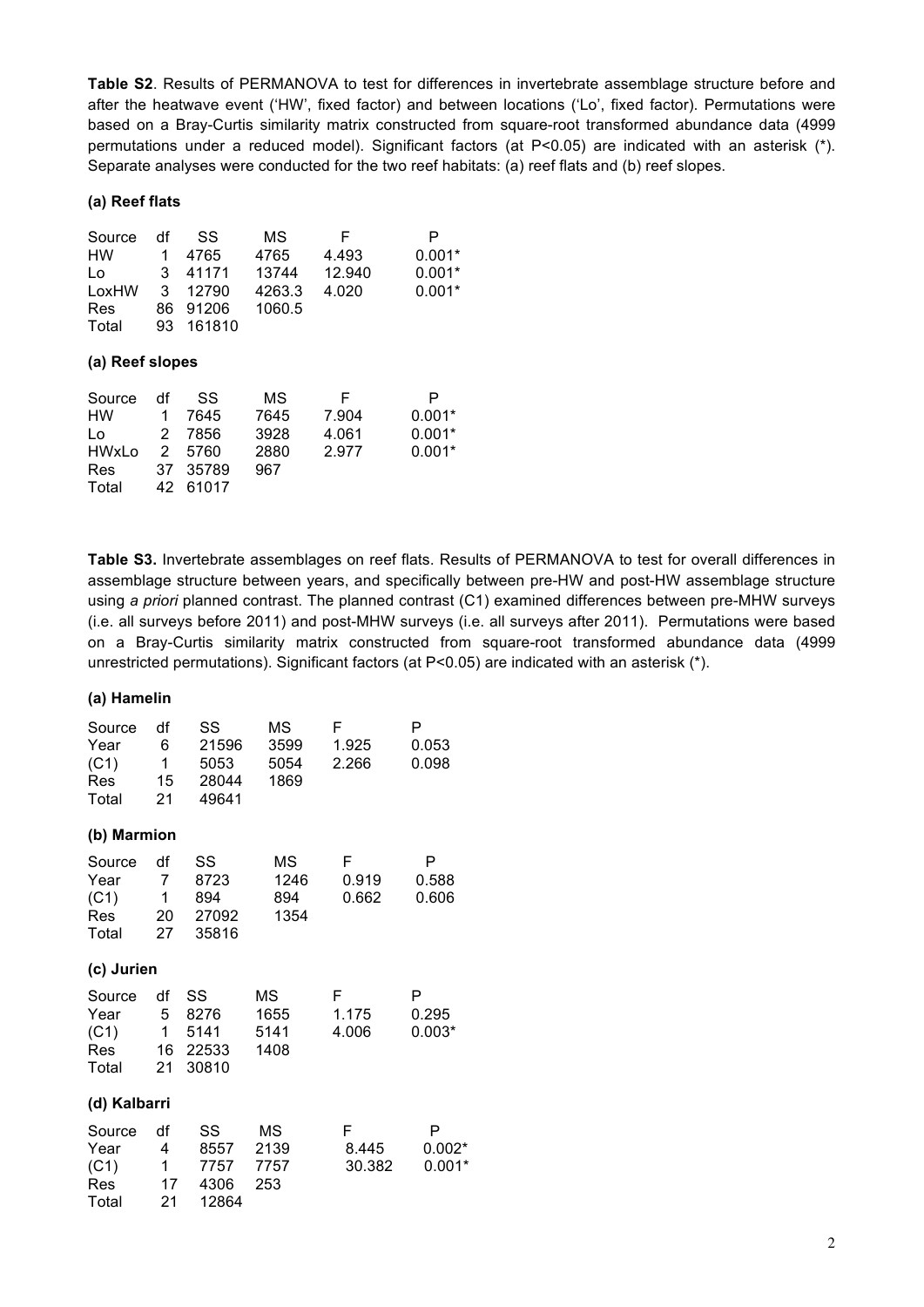**Table S4.** SIMPER analyses to determine which taxa contributed most to the observed differences in assemblage structure between pre-HW years and post-HW years, on reef flats. Top 3 contributors to dissimilarities are shown for each location/habitat where significant differences were detected (see Table S3).

Jurien: Average dissimilarity between pre-HW and post-HW samples = 66.24%

|                             | Before HW | After HW |         |         |          |       |
|-----------------------------|-----------|----------|---------|---------|----------|-------|
| <b>Species</b>              | Av.Abund  | Av.Abund | Av.Diss | Diss/SD | Contrib% | Cum.% |
| Heliocidaris erythrogramma  | 2.59      | 2 1 1    | 13.52   | 1.27    | 20.42    | 20.42 |
| Lunella torquata            | 1.39      | 0.42     | 11.53   | 1.31    | 1741     | 37.83 |
| Centrostephanus tenuispinus | 0.00      | 1.10     | 9.25    | 0.98    | 13.97    | 51.79 |

Kalbarri: Average dissimilarity between pre-HW and post-HW samples = 100.00%

|                  | Before HW | After HW         |       |         |          |          |
|------------------|-----------|------------------|-------|---------|----------|----------|
| <b>Species</b>   | Av.Abund  | Av.Abund Av.Diss |       | Diss/SD | Contrib% | $Cum.$ % |
| Lunella torquata | 0.98      | 0.00             | 48.80 | 1.62    | 48.80    | 48.80    |
| Dicathais orbita | 0.69      | 0.00             | 37.70 | 1.08    | 37.70    | 86.50    |
| Astralium spp.   | 0.34      | 0.00             | 13.50 | 0.68    | 25.86    | 100.00   |

**Table S5.** Invertebrate assemblages on reef slopes. Results of PERMANOVA to test for overall differences in assemblage structure between years, and specifically between pre-HW and post-HW assemblage structure using *a priori* planned contrast. The planned contrast (C1) examined differences between pre-MHW surveys (i.e. all surveys before 2011) and post-MHW surveys (i.e. all surveys after 2011). Permutations were based on a Bray-Curtis similarity matrix constructed from square-root transformed abundance data (4999 permutations under a reduced model). Significant factors (at P<0.05) are indicated with an asterisk (\*).

## **(a) Hamelin**

| Source<br>Year<br>(C1)<br>Res<br>Total | df<br>4<br>1<br>8<br>12  | SS<br>10203<br>4050<br>14062<br>24265 | ΜS<br>2550<br>4050<br>1757 | F<br>1.451<br>2.204 | P<br>0.183<br>0.088       |
|----------------------------------------|--------------------------|---------------------------------------|----------------------------|---------------------|---------------------------|
| (b) Marmion                            |                          |                                       |                            |                     |                           |
| Source<br>Year<br>(C1)<br>Res<br>Total | df<br>5<br>1<br>12<br>17 | SS<br>8505<br>4555<br>8662<br>17168   | МS<br>1701<br>4555<br>721  | F<br>2.357<br>5.778 | P<br>$0.004*$<br>$0.001*$ |
| (c) Jurien                             |                          |                                       |                            |                     |                           |
| Source<br>Year<br>(C1)<br>Res<br>Total | df<br>3<br>1<br>8<br>11  | SS<br>8400<br>5645<br>7778<br>16179   | ΜS<br>2800<br>5645<br>972  | F<br>2.879<br>5.359 | P<br>$0.008*$<br>$0.009*$ |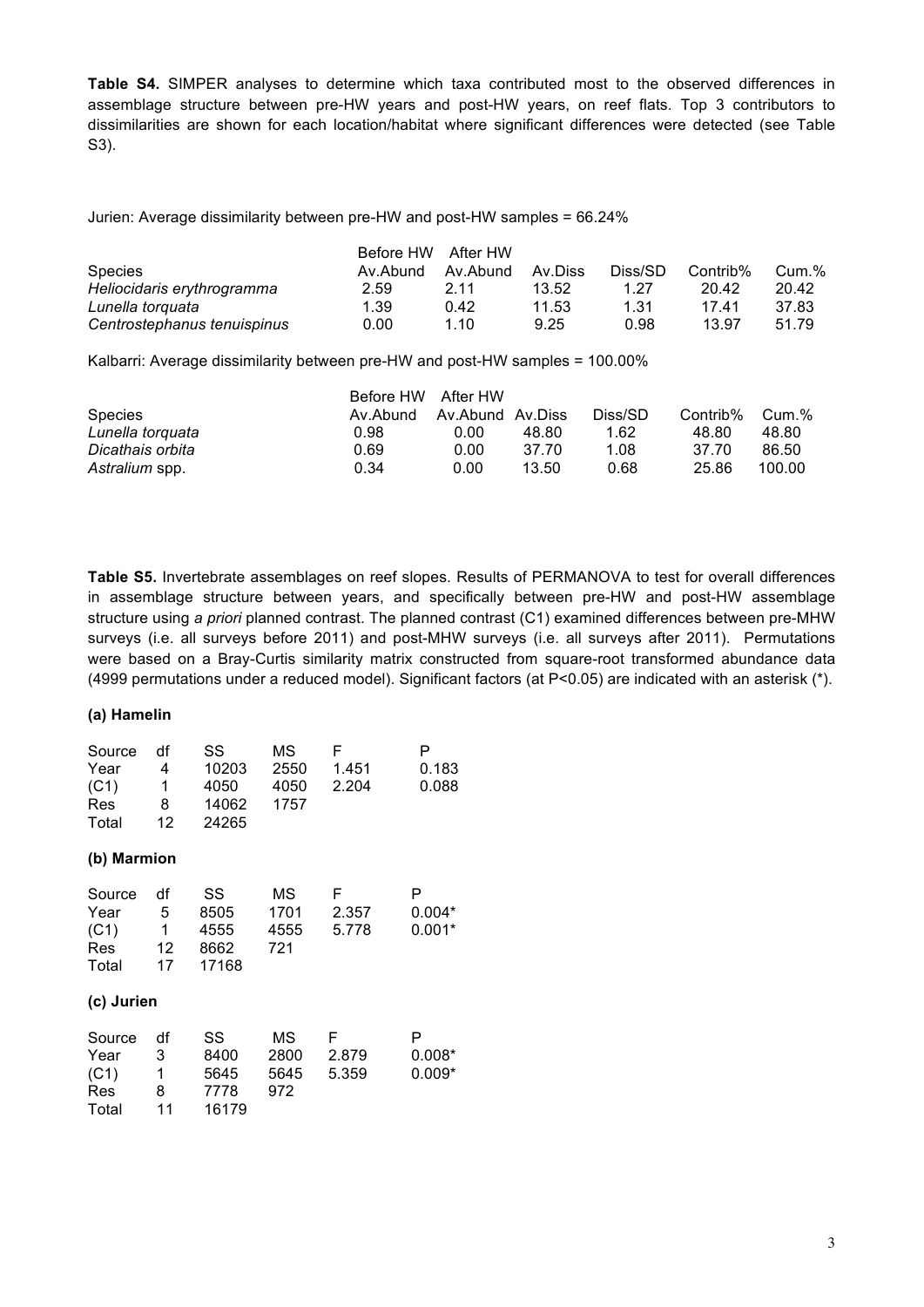**Table S6.** SIMPER analyses to determine which taxa contributed most to the observed differences in assemblage structure between pre-HW years and post-HW years, on reef slopes. Top 3 contributors to dissimilarities are shown for each location/habitat where significant differences were detected (see Table S5).

Marmion: Average dissimilarity between pre-HW and post-HW samples = 53.53%

|                             | Before HW | After HW |         |         |          |       |
|-----------------------------|-----------|----------|---------|---------|----------|-------|
| <b>Species</b>              | Av.Abund  | Av.Abund | Av.Diss | Diss/SD | Contrib% | Cum.% |
| Heliocidaris erythrogramma  | 1.59      | 2.79     | 10.23   | 1.07    | 19.12    | 19.12 |
| Centrostephanus tenuispinus | 0.00      | 1.13     | 7.85    | 1.28    | 14.67    | 33.79 |
| Petricia vernicina          | 0.98      | 0.00     | 5.94    | 1.06    | 11 10    | 44.89 |

Jurien: Average dissimilarity between pre-HW and post-HW samples = 70.25%

|                             | Before HW | After HW |         |         |          |          |
|-----------------------------|-----------|----------|---------|---------|----------|----------|
| <b>Species</b>              | Av.Abund  | Av.Abund | Av.Diss | Diss/SD | Contrib% | $Cum.$ % |
| Centrostephanus tenuispinus | 0.47      | 3.66     | 21.36   | 1.58    | 30.37    | 30.37    |
| Phyllacanthus irregularis   | 2.04      | 0.86     | 11.07   | 1.54    | 15.74    | 46.11    |
| Tripneustes gratilla        | 0.00      | 1.16     | 7.38    | 0.74    | 11.08    | 55.19    |

**Table S7.** Total abundance and taxon richness of invertebrate assemblages on reef flats. Results of PERMANOVA to test for overall differences in abundance and richness between years, and specifically between pre-HW and post-HW assemblage structure using *a priori* planned contrast. The planned contrast (C1) examined differences between pre-MHW surveys (i.e. all surveys before 2011) and post-MHW surveys (i.e. all surveys after 2011). Permutations were based on Euclidian distances between untransformed abundance/richness data (999 unrestricted permutations). Significant factors (at P<0.05) are indicated with an asterisk (\*).

## **(a) Hamelin**

## **Total abundance**

| Source df SS |                  | MS. | E.     | P     |
|--------------|------------------|-----|--------|-------|
| Year         | 6 29.852 4.9753  |     | 1.1667 | 0.388 |
| (C1)         | 1 18.002 18.002  |     | 4.7487 | 0.059 |
| Res          | 15 63.967 4.2644 |     |        |       |
| Total        | 21 93.818        |     |        |       |

## **Taxon richness**

| Source df SS |                  | MS.             |        | P     |  |
|--------------|------------------|-----------------|--------|-------|--|
| Year         |                  | 6 12.997 2.1662 | 1.6777 | 0.201 |  |
| (C1)         | 1 4.097          | 4.097           | 2.8988 | 0.116 |  |
| Res          | 15 19.367 1.2911 |                 |        |       |  |
| Total        | 21 32.364        |                 |        |       |  |

## **(b) Marmion**

#### **Total abundance** Source df SS MS F P<br>
Year 7 242.09 34.66 0.7786 0.641 Year 7 242.09 34.66 0.7786 (C1) 1 39.09 39.09 0.9291 0.360 Res 20 890.37 44.51 Total 27 1133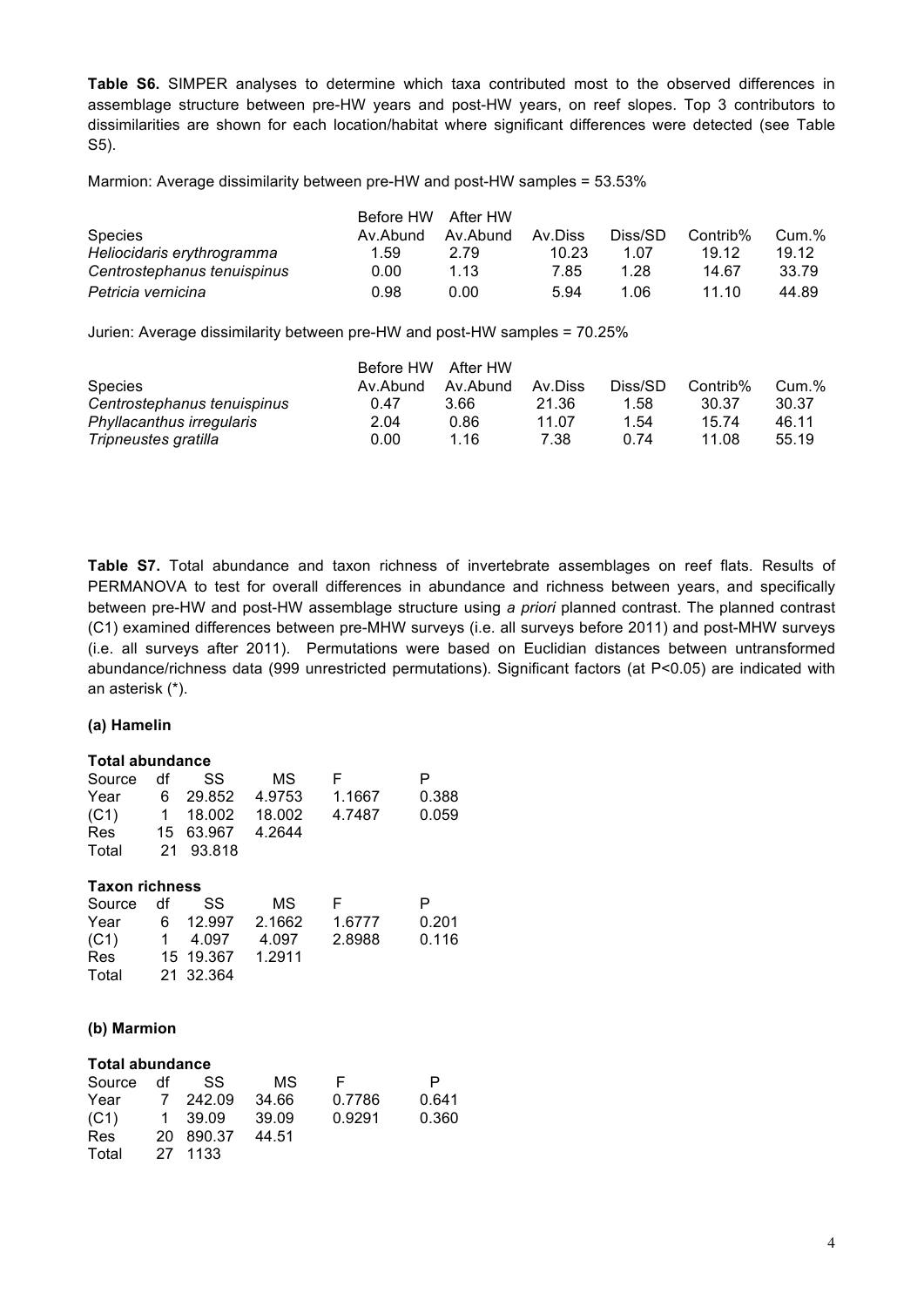| <b>Taxon richness</b> |    |        |       |       |       |  |  |  |
|-----------------------|----|--------|-------|-------|-------|--|--|--|
| Source                | df | SS     | МS    | F.    |       |  |  |  |
| Year                  |    | 7.664  | 1.094 | 0.802 | 0.599 |  |  |  |
| (C1)                  |    | 1.795  | 1.795 | 1.407 | 0.228 |  |  |  |
| Res                   | 20 | 27.30  | 1.365 |       |       |  |  |  |
| Total                 | 27 | -34.96 |       |       |       |  |  |  |

## **(c) Jurien**

## **Total abundance**

|       | Source df SS MS  |                              | - F - | P     |
|-------|------------------|------------------------------|-------|-------|
|       |                  | Year 5 399.79 79.958 1.048   |       | 0.397 |
|       |                  | $(C1)$ 1 82.293 82.293 1.071 |       | 0.307 |
| Res   | 16 1219.7 76.229 |                              |       |       |
| Total | 21 1619.5        |                              |       |       |

## **Taxon richness**

| Source df  | SS.       | МS      | E     | P     |  |
|------------|-----------|---------|-------|-------|--|
| Year       | 5 5.451   | 1.090   | 1.214 | 0.371 |  |
| (C1)       | 1 3.989   | - 3.989 | 5.041 | 0.061 |  |
| <b>Res</b> | 16 14.367 | 0.897   |       |       |  |
| Total      | 21 19.818 |         |       |       |  |

## **(d) Kalbarri**

## **Total abundance**

| Source df |          | SS.                 | - MS               | P        |
|-----------|----------|---------------------|--------------------|----------|
| Year      | $\sim$ 4 |                     | 26.364 6.590 6.224 | $0.010*$ |
| (C1)      | $\sim$ 1 | 24.934 24.934 25.66 |                    | $0.001*$ |
| Res       | - 17     | 18.000 1.058        |                    |          |
| Total     | - 21     | 44.364              |                    |          |

## **Taxon richness**

| Source df  |                  | SS.    | MS.   | н.     |          |  |
|------------|------------------|--------|-------|--------|----------|--|
| Year       | 4                | 8.018  | 2.004 | 10.326 | $0.001*$ |  |
| (C1)       | $\blacksquare$ 1 | 7.889  | 7.889 | 46.023 | $0.001*$ |  |
| <b>Res</b> | 17               | 3.300  | 0.194 |        |          |  |
| Total      | -21              | 11.318 |       |        |          |  |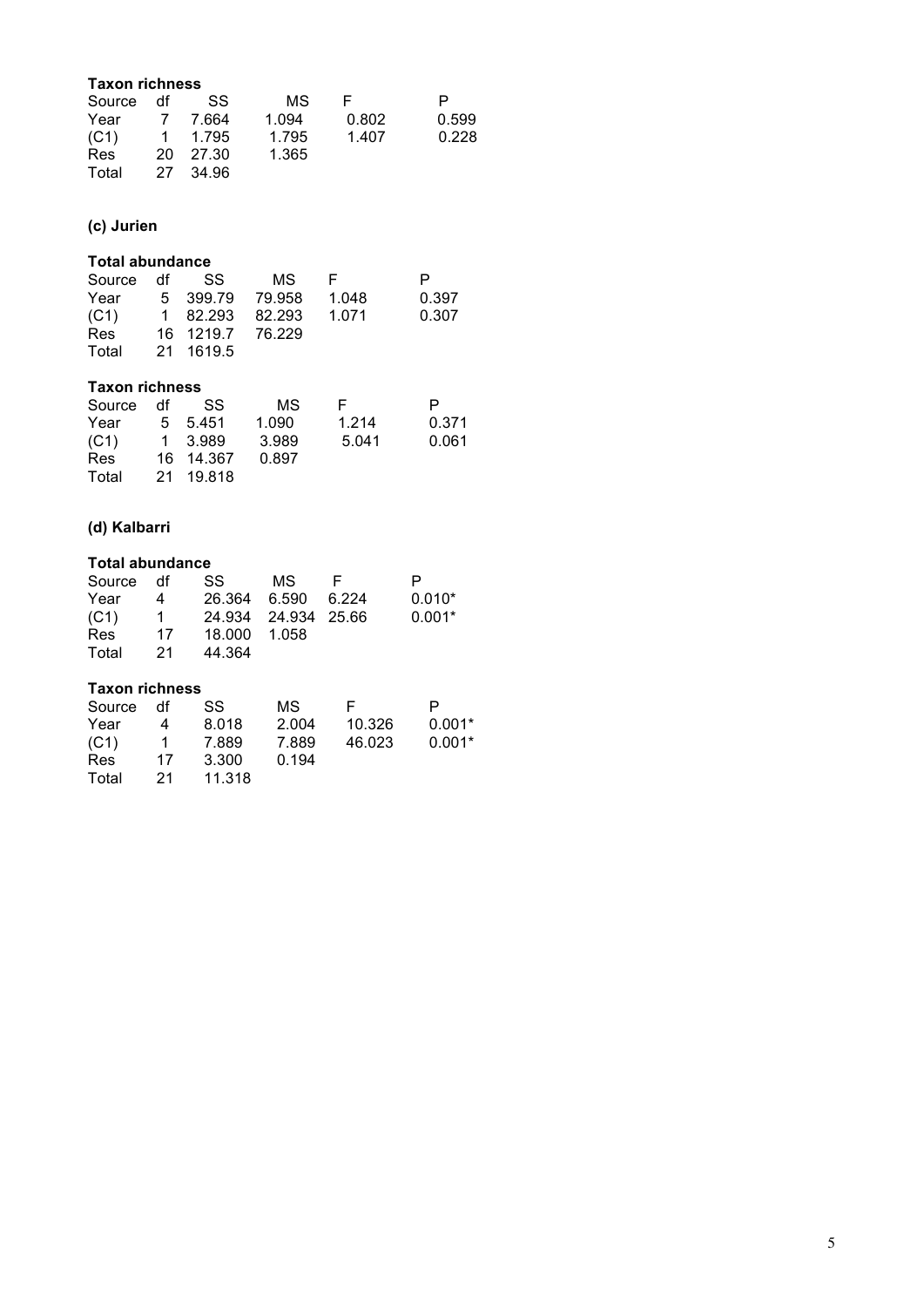**Table S8.** Total abundance and taxon richness of invertebrate assemblages on reef slopes. Results of PERMANOVA to test for overall differences in abundance and richness between years, and specifically between pre-HW and post-HW assemblage structure using *a priori* planned contrast. The planned contrast (C1) examined differences between pre-MHW surveys (i.e. all surveys before 2011) and post-MHW surveys (i.e. all surveys after 2011). Permutations were based on Euclidian distances between untransformed abundance/richness data (999 unrestricted permutations). Significant factors (at P<0.05) are indicated with an asterisk (\*).

### **(a) Hamelin**

### **Total abundance**

| Source df | -SS             | MS. | - E -  | Ρ     |
|-----------|-----------------|-----|--------|-------|
| Year      | 4 351.64 87.91  |     | 2.9969 | 0.089 |
| (C1)      | 1 55.451 55.451 |     | 1.149  | 0.33  |
| Res       | 8 234.67 29.333 |     |        |       |
| Total     | 12 586.31       |     |        |       |
|           |                 |     |        |       |

## **Taxon richness**

| Source df SS |                 | MS |        | P     |  |
|--------------|-----------------|----|--------|-------|--|
| Year         | 4 23.974 5.9936 |    | 2.9356 | 0.088 |  |
| (C1)         | 1 13.546 13.546 |    | 5.5678 | 0.055 |  |
| <b>Res</b>   | 8 16.333 2.0417 |    |        |       |  |
| Total        | 12 40.308       |    |        |       |  |

#### **(b) Marmion**

### **Total abundance**

| Source df  | -SS            | MS.   | E     | P     |
|------------|----------------|-------|-------|-------|
| Year       | 5 543.1 108.63 |       | 1.126 | 0.388 |
| (C1)       | 1 0.005        | 0.005 | 0.005 | 1.00  |
| <b>Res</b> | 12 1157.3      | 96.44 |       |       |
| Total      | 17 1700.5      |       |       |       |

#### **Taxon richness**

| Source df |      | SS.                        | MS. | $\overline{a}$ | P     |
|-----------|------|----------------------------|-----|----------------|-------|
| Year      | $-5$ | 6.277 1.255 0.664          |     |                | 0.699 |
|           |      | $(C1)$ 1 1.388 1.388 0.806 |     |                | 0.472 |
| Res       | 12   | 22.667 1.888               |     |                |       |
| Total     | 17   | 28.944                     |     |                |       |

#### **(c) Jurien**

## **Total abundance**

| Source df SS |                 | - MS |       | P     |  |
|--------------|-----------------|------|-------|-------|--|
| Year         | 3 678.00 226.00 |      | 0.720 | 0.555 |  |
| (C1)         | 1 348.44 348.44 |      | 1.226 | 0.325 |  |
| <b>Res</b>   | 8 2512.7 314.08 |      |       |       |  |
| Total        | 11 3190.7       |      |       |       |  |

#### **Taxon richness**

| Source df SS |    |         | MS.    | F.     | P        |
|--------------|----|---------|--------|--------|----------|
| Year         |    | 3 10.25 | - 3.41 | 4.100  | 0.073    |
| (C1)         |    | 1 10.02 | 10.03  | 14.556 | $0.016*$ |
| <b>Res</b>   | 8  | 6.66    | 0.833  |        |          |
| Total        | 11 | 16.91   |        |        |          |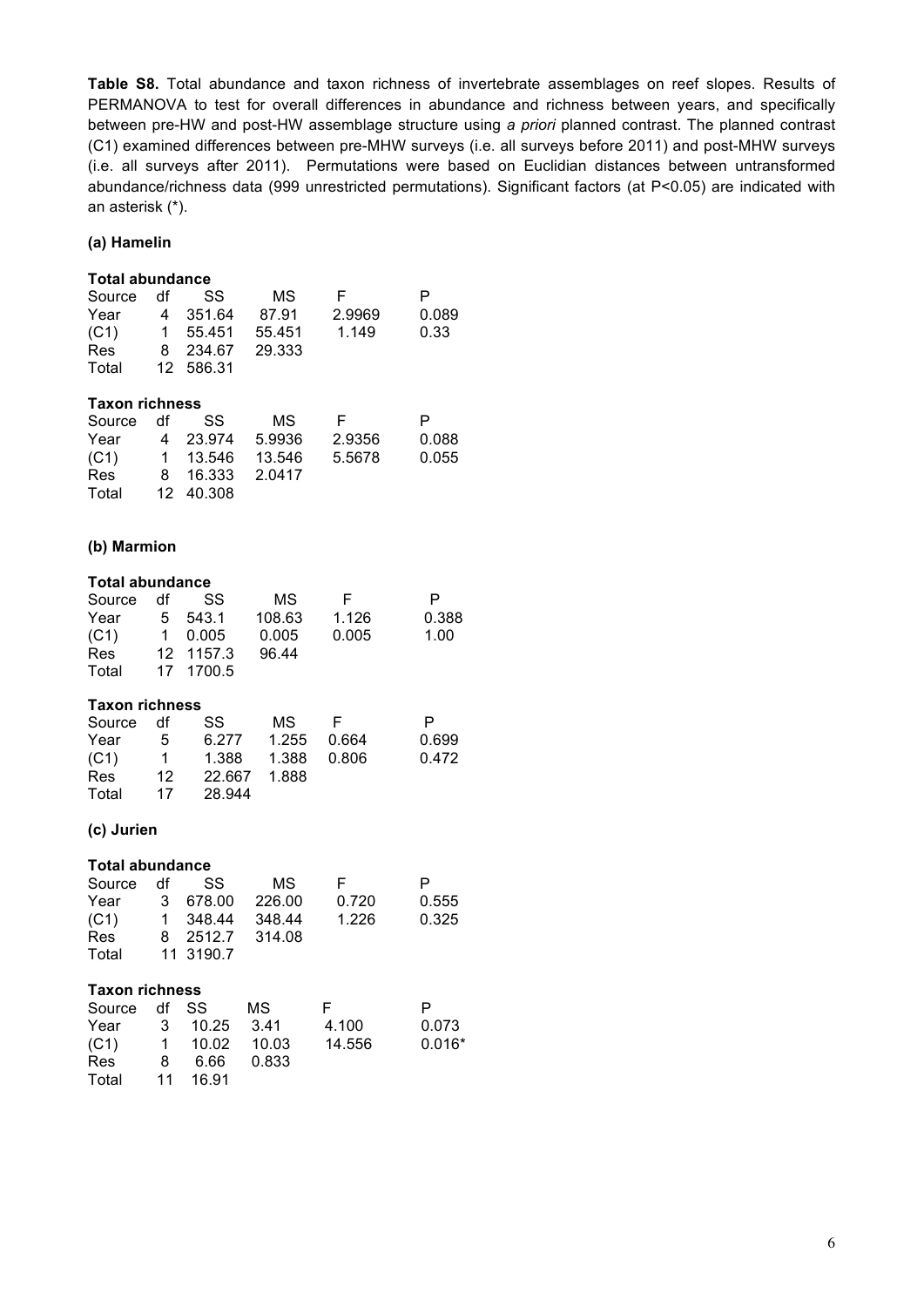**Table S9.** Dominant taxa on reef flats. Results of PERMANOVA to test for overall differences in the abundance of dominant taxa between years, and specifically between pre-HW and post-HW assemblage structure using *a priori* planned contrast. The planned contrast (C1) examined differences between pre-MHW surveys (i.e. all surveys before 2011) and post-MHW surveys (i.e. all surveys after 2011). Permutations were based on Euclidian distances between untransformed abundance/richness data (999 unrestricted permutations). Significant factors (at P<0.05) are indicated with an asterisk (\*).

## *(a) Heliocidaris erythrogramma*

| <b>Hamelin</b>       |                   |                  |                  |         |          |
|----------------------|-------------------|------------------|------------------|---------|----------|
| Source               | df                | SS               | ΜS               | F       | P        |
| Year                 | 6                 | 23.273           | 3.8788           | 1.402   | 0.254    |
| (C1)<br>Res          | 1<br>15           | 0.006<br>41.5    | 0.006<br>2.7667  | 0.0187  | 1.000    |
| Total                | 21                | 64.773           |                  |         |          |
|                      |                   |                  |                  |         |          |
| <b>Marmion</b>       |                   |                  |                  |         |          |
| Source               | df                | SS               | MS               | F       | P        |
| Year                 | $\overline{7}$    | 121.10           | 17.300           | 0.9561  | 0.478    |
| (C1)                 | $\mathbf 1$       | 15.939           | 15.939           | 0.8873  | 0.373    |
| Res                  | 20                | 361.87           | 18.093           |         |          |
| Total                | 27                | 482.96           |                  |         |          |
|                      |                   |                  |                  |         |          |
| Jurien               |                   |                  |                  |         |          |
| Source               | df                | SS               | MS               | F       | P        |
| Year                 | 5                 | 182.52           | 36.504           | 1.002   | 0.452    |
| (C1)<br><b>Res</b>   | $\mathbf 1$<br>16 | 52.728<br>582.80 | 52.728<br>36.425 | 1.479   | 0.262    |
| Total                | 21                | 765.32           |                  |         |          |
|                      |                   |                  |                  |         |          |
| Kalbarri: not found  |                   |                  |                  |         |          |
| (b) Lunella torquata |                   |                  |                  |         |          |
| <b>Hamelin</b>       |                   |                  |                  |         |          |
| Source               | df                | SS               | MS               | F       | P        |
| Year                 | 6                 | 11.991           | 1.9985           | 0.9639  | 0.479    |
| (C1)                 | 1                 | 0.34091          | 0.34091          | 0.15949 | 0.763    |
| Res                  | 15                | 31.1             | 2.0733           |         |          |
| Total                | 21                | 43.091           |                  |         |          |
| <b>Marmion</b>       |                   |                  |                  |         |          |
| Source               | df                | SS               | MS               | F       | P        |
| Year                 | $\overline{7}$    | 124.28           | 17.754           | 0.966   | 0.452    |
| (C1)                 | $\mathbf{1}$      | 38.084           | 38.084           | 2.182   | 0.160    |
| Res                  | 20                | 367.43           | 18.372           |         |          |
| Total                | 27                | 491.71           |                  |         |          |
| Jurien               |                   |                  |                  |         |          |
| Source               | df                | SS               | МS               | F       | P        |
| Year                 | 5                 | 50.906           | 10.181           | 0.707   | 0.674    |
| (C1)                 | $\mathbf{1}$      | 22.111           | 22.111           | 1.706   | 0.239    |
| <b>Res</b>           | 16                | 230.37           | 14.398           |         |          |
| Total                | 21                | 281.27           |                  |         |          |
| Kalbarri             |                   |                  |                  |         |          |
| Source               | df                | SS               | MS               | F       | P        |
| Year                 | 4                 | 9.754            | 2.438            | 4.273   | $0.018*$ |
| (C1)                 | 1                 | 9.740            | 9.740            | 20.053  | $0.004*$ |
| Res                  | 17                | 9.700            | 0.570            |         |          |
| Total                | 21                | 19.455           |                  |         |          |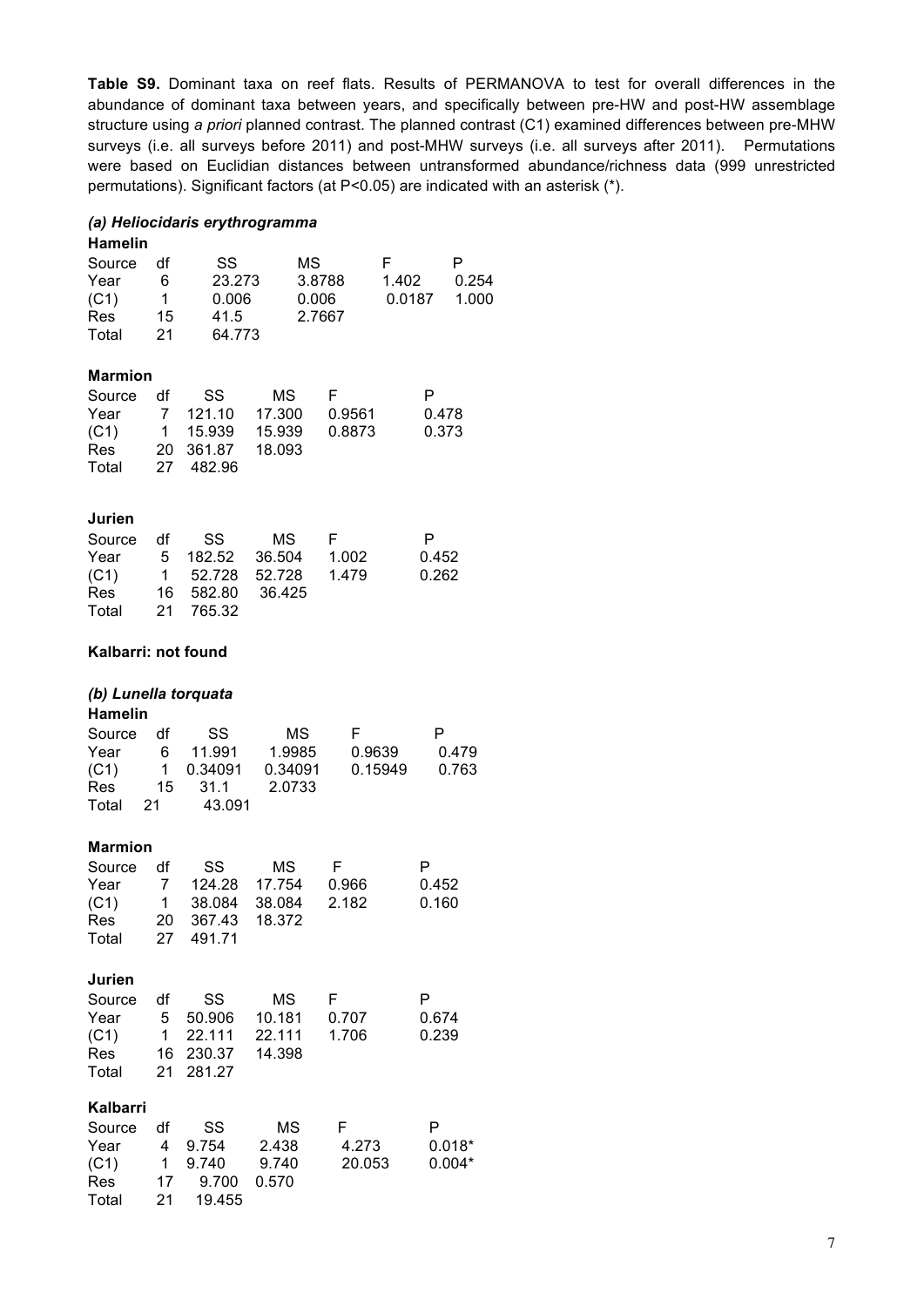| (c) Astralium spp.<br><b>Hamelin</b> |           |         |         |        |       |
|--------------------------------------|-----------|---------|---------|--------|-------|
| Source                               | df        | SS      | MS      | F      | P     |
| Year                                 | 6         | 4.4545  | 0.74242 | 2.2273 | 0.087 |
| (C1)                                 | $1 \quad$ | 2.1879  | 2.1879  | 6.0217 | 0.056 |
| Res                                  |           | 15 5.00 | 0.33333 |        |       |
| Total                                | 21        | 9.4545  |         |        |       |
| <b>Marmion</b>                       |           |         |         |        |       |
| Source                               | df        | SS      | MS      | F      | P     |
| Year                                 | 7         | 50.424  | 7.203   | 0.802  | 0.584 |
| (C1)                                 | 1         | 0.123   | 0.123   | 0.014  | 0.950 |
| <b>Res</b>                           | 20        | 179.43  | 8.971   |        |       |
| Total                                | 27        | 229.86  |         |        |       |
| Jurien                               |           |         |         |        |       |
| Source                               | df        | SS      | МS      | F      | P     |
| Year                                 | 5         | 2.371   | 0.4745  | 1.186  | 0.289 |
| (C1)                                 | 1         | 0.010   | 0.0108  | 0.024  | 1.000 |
| Res                                  | 16        | 6.400   | 0.53333 |        |       |
| Total                                | 21        | 8.772   |         |        |       |
| <b>Kalbarri</b>                      |           |         |         |        |       |
| Source                               | df        | SS      | МS      | F      | P     |
| Year                                 | 4         | 1.790   | 0.447   | 2.718  | 0.096 |
| (C1)                                 | 1         | 0.876   | 0.876   | 4.720  | 0.094 |
| <b>Res</b>                           | 17        | 2.800   | 0.164   |        |       |
| Total                                | 21        | 4.590   |         |        |       |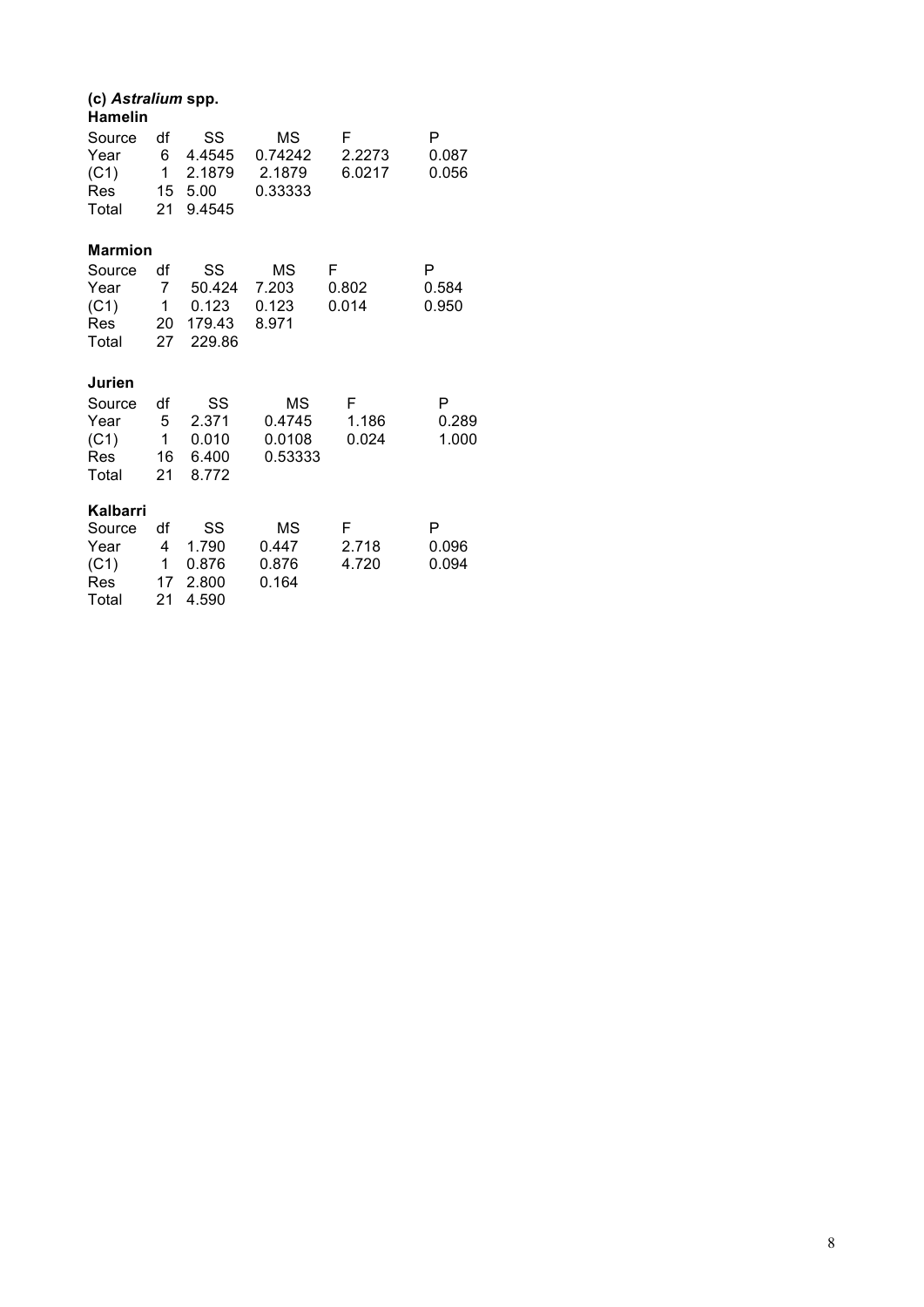**Table S10.** Dominant taxa on reef slopes. Results of PERMANOVA to test for overall differences in the abundance of dominant taxa between years, and specifically between pre-HW and post-HW assemblage structure using *a priori* planned contrast. The planned contrast (C1) examined differences between pre-MHW surveys (i.e. all surveys before 2011) and post-MHW surveys (i.e. all surveys after 2011). Permutations were based on Euclidian distances between untransformed abundance/richness data (999 unrestricted permutations). Significant factors (at P<0.05) are indicated with an asterisk (\*).

| (a) Heliocidaris erythrogramma<br><b>Hamelin</b>         |                                     |                                            |                                         |                       |                        |  |  |  |
|----------------------------------------------------------|-------------------------------------|--------------------------------------------|-----------------------------------------|-----------------------|------------------------|--|--|--|
| Source<br>Year<br>(C1)<br>Res<br>Total                   | df<br>4<br>1<br>8<br>12             | SS<br>216.73<br>0.46886<br>222.5<br>439.23 | MS<br>54.183<br>0.46886<br>27.813       | F<br>1.9481<br>0.017  | P<br>0.16<br>0.972     |  |  |  |
| <b>Marmion</b><br>Source<br>Year<br>(C1)<br>Res<br>Total | df<br>5<br>$\mathbf{1}$<br>12<br>17 | SS<br>202.5<br>68.05<br>122.00<br>324.5    | MS<br>40.50<br>68.05<br>10.167          | F<br>3.983<br>4.246   | P<br>$0.028*$<br>0.054 |  |  |  |
| Jurien<br>Source<br>Year<br>(C1)<br><b>Res</b><br>Total  | df<br>3<br>1<br>8<br>11             | SS<br>54.250<br>0.0277<br>142.00<br>196.25 | MS<br>18.083<br>0.0277<br>17.750        | F<br>1.018<br>0.001   | P<br>0.435<br>1.000    |  |  |  |
| <b>Hamelin</b>                                           |                                     | (a) Phyllacanthus irregularis              |                                         |                       |                        |  |  |  |
| Source<br>Year<br>(C1)<br>Res<br>Total                   | df<br>4<br>$\mathbf{1}$<br>8<br>12  | SS<br>13.141<br>4.0458<br>3.1667<br>16.308 | ΜS<br>3.2853<br>4.0458<br>0.39583       | F<br>8.2996<br>3.6294 | P<br>$0.005*$<br>0.105 |  |  |  |
| <b>Marmion</b>                                           |                                     |                                            |                                         |                       |                        |  |  |  |
| Source<br>Year<br>(C1)<br>Res<br>Total                   | df<br>5<br>1<br>12<br>17            | SS<br>118.00<br>0.222<br>192.00<br>310.00  | ΜS<br>23.600<br>0.222<br>16.00          | F<br>1.475<br>0.011   | P<br>0.260<br>0.961    |  |  |  |
| Jurien                                                   |                                     |                                            |                                         |                       |                        |  |  |  |
| Source<br>Year<br>(C1)<br>Res<br>Total                   | df<br>3<br>1<br>8<br>11             | SS<br>61.583<br>61.361<br>86.667<br>148.25 | MS<br>20.528<br>61.361<br>10.833        | F<br>1.895<br>7.062   | P<br>0.169<br>$0.039*$ |  |  |  |
| (c) Centrostephanus tenuispinus                          |                                     |                                            |                                         |                       |                        |  |  |  |
| <b>Hamelin</b>                                           |                                     |                                            |                                         |                       |                        |  |  |  |
| Source<br>Year<br>(C1)<br>Res<br>Total                   | df<br>4<br>1<br>8<br>12             | SS<br>19.026<br>10.859<br>28.667<br>47.692 | <b>MS</b><br>4.7564<br>10.859<br>3.5833 | F<br>1.3274<br>3.243  | Ρ<br>0.333<br>0.072    |  |  |  |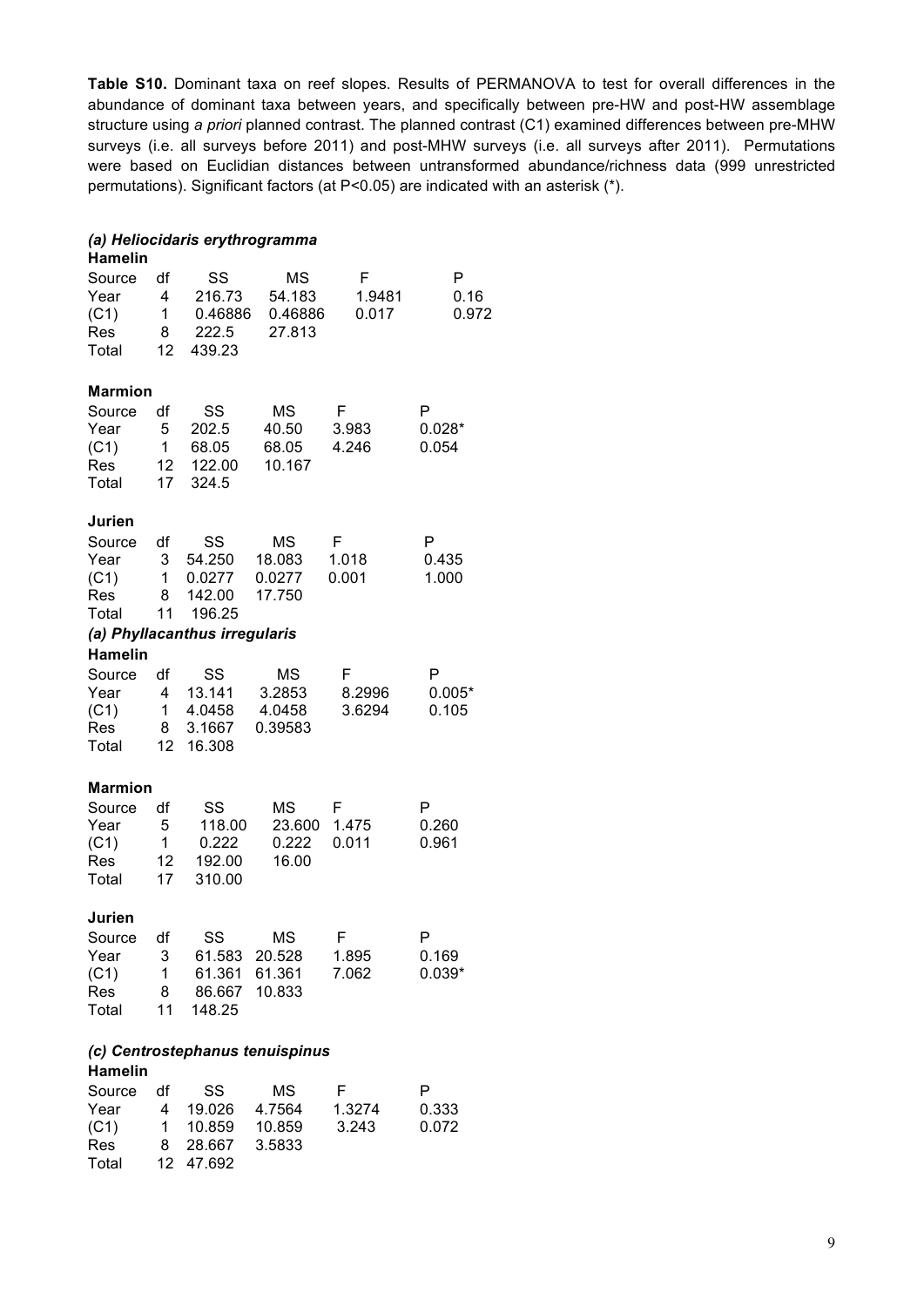| <b>Marmion</b> |    |        |        |        |          |  |
|----------------|----|--------|--------|--------|----------|--|
| Source         | df | SS     | МS     | F      | P        |  |
| Year           | 5  | 37.611 | 7.522  | 5.887  | $0.001*$ |  |
| (C1)           | 1  | 16.056 | 16.056 | 6.963  | $0.003*$ |  |
| Res            | 12 | 15.333 | 1.277  |        |          |  |
| Total          | 17 | 52.944 |        |        |          |  |
|                |    |        |        |        |          |  |
| Jurien         |    |        |        |        |          |  |
| Source         | df | SS     | МS     | F      | Р        |  |
| Year           | 3  | 2148.9 | 716.31 | 4.4909 | $0.032*$ |  |
| (C1)           | 1  | 910.03 | 910.03 | 3.6186 | $0.047*$ |  |
| Res            | 8  | 1276   | 159.5  |        |          |  |
| Total          | 11 | 3424.9 |        |        |          |  |
|                |    |        |        |        |          |  |

## *(d) Tripneustes gratilla* **Hamelin: not found**

#### **Marmion: not found**

**Jurien**

| Source df |                | SS     | MS.    | ⊢       |       |
|-----------|----------------|--------|--------|---------|-------|
| Year      | 3              | 262.25 | 87.417 | 1.1566  | 0.355 |
| (C1)      | $\overline{1}$ | 34.028 | 34.028 | 0.40855 | 0.639 |
| Res       | 8              | 604.67 | 75.583 |         |       |
| Total     | 11             | 866.92 |        |         |       |

**Figure S1.** Mean abundance (± SE) of *Heliocidaris* on reef slopes at Marmion over 3 consecutive survey years, prior to the MHW event. Means are generated from 3 independent sites that were resurveyed each year during the Austral summer (Jan-March).